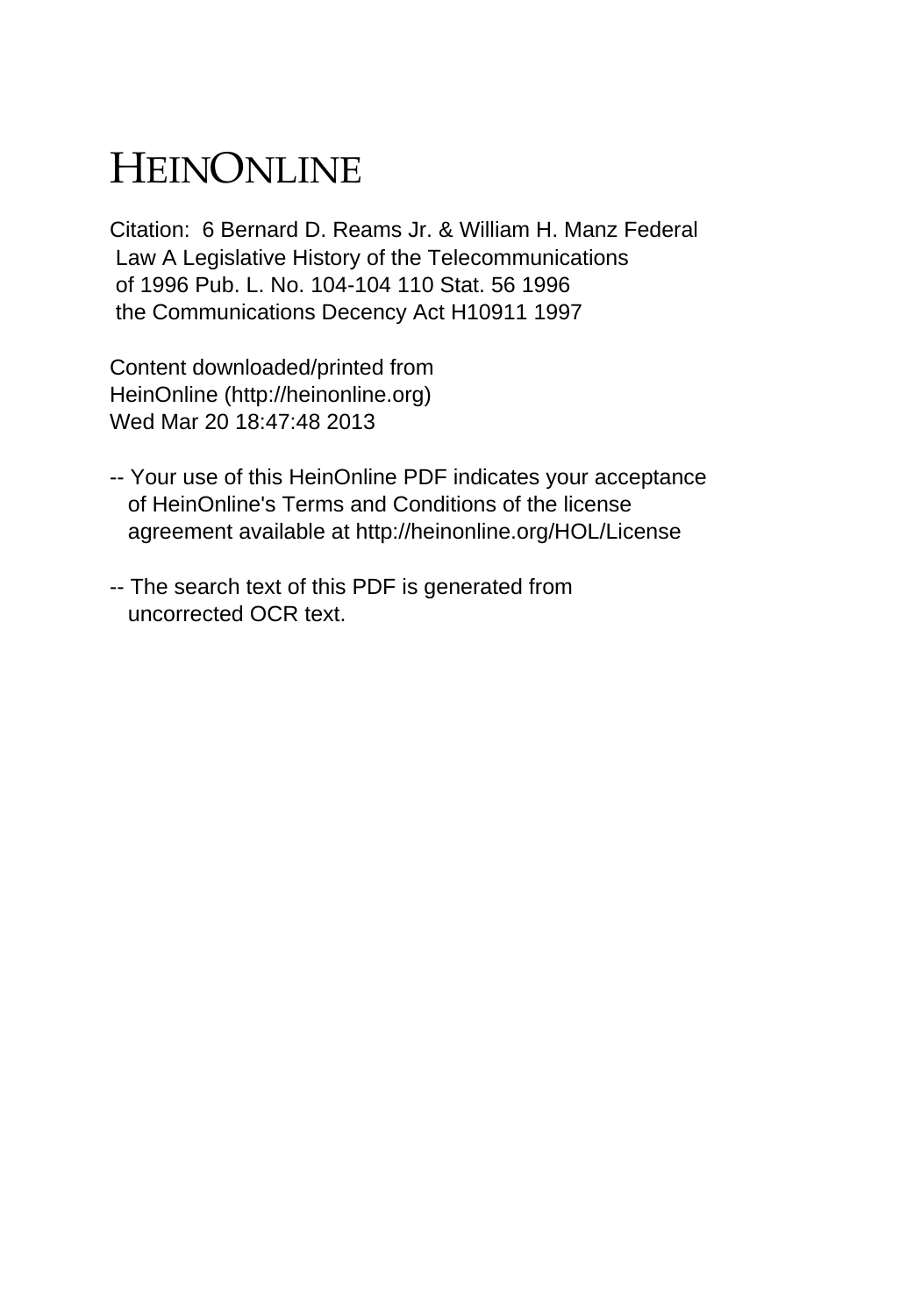**bills:** H.R. 85X, H.R. **100,** H.R. **100, FH.** 1296, and **H.R. 1151.**

**The** SPEAKER (Mr. HorEn). **Is** there objection to the request of the gen-<br>tleman from **Maryland?** 

There was no objection.

REMOVAL OF **NAME OF** MEMBER **AS** COSPONSOR **OF** VARIOUS **BILLS**

**Mr.** GORDON. Mr. Speaker. **I ask** unanimous consent to **have** my name removed from the sponsorship of the following **bills:** H.R. **2010,** H.R. **f4,** H.R. **196.** H.R. **93?, and** H.R. **1078.**

**The** SPEAKER. Is there objection to the request of the gentleman from Ten-**nessee?**

There was no objection.

INTROIDUCTION OF H.R. 393, THE ANTITRUST REFORM **ACT** OF **199**

**(Mr. BROOKS asked and** was given permission to address the House for **<sup>1</sup>** minute and to revise and extend his **re-** marks.)

months ago, I introduced legislation months ago. **I** introduced legislation (H.R. **8096)** in the **102d** Congress that was **designed** to establish **a** broad-based competition policy to guide this **Na**tion's telecommunications Industry into the 21st century. At that time, there **was** fragmented policy orientatIon In the courts, throughout the en- forcement agencies, and in the **Halls** of Congress. Piecemeal, one **sided** solutions seemed to be the easy and pre-<br>ferred choice for many who wished to<br>avoid the hard decisions needed to formulate **a** comprehensive **approach** for **all** sectors of the Industry. Having watched the confuslon In **all** branches **of** Government. **I** finally reached the decision that it was time to change the dynamic and **I** think that last year's **ef-**

fort made **a** real difference in serving notice that change was on the way. And much has changed since **I** intro-duced H.R. **50W8.** Tonight--as the first session of the 103d Congress moves rap-<br>did y to adjournment--I am pleased to<br>be introducing-with my good friend,<br>be introducing-with my good friend,<br>Chairman JoBN DINOSLL-compre-<br>hensive telecommunications and accelerate<br> innovation in what may be our most<br>circlical strategic industry. The legisla-<br>tion (H.R. 3626) obviously builds upon<br>my antitrust legislative effort last<br>hear but expands its reach to encom-<br>pass legitimate and vital commu tions policy concerns as well.<br>Many thought this moment would

not come. The naysayers were fond of predicting that two committee chairmen, who both believe in and strongly<br>defended their jurisdictional interests,<br>would never be able to fashion a prod-<br>uct together. Some may have even<br>hoped that jurisdictional gridlock<br>would win out as it has so often in past-so that anarchy In the markets would not be replaced **by** the larger vi**slion** of what **Is** needed to keep tele-communications the prised Industry **that** it **is. I am happy to say** that our

The Brooks-Dingell legislation estab- their **allies. lishes a blueprint of the all important Yet <b>JACK** and I both understand that transition to a new State for all mar-<br>the only way that compressentive legistransition to a new State for all mar-<br>the only way that compressint be selectors will be opened up to robust<br>hation can move through this institu-<br>competition, with the added benefits or tion is for balances to be struck: better products and services at lower<br>prices. In the process, however, we canprices. In the process, however, we can-compromises to be reached, and for op<br>not allow small- and **mid-size** niche ponents to work with each other. That is player--who have made this industry is what we have done, and that **is** the **such** a **diverse and innovative one in** reason that we **are able** to join **to**past decade-to fall by the wayside. gether today and introduce this bill. It can be called the past decade-to fall by the wayside. gether today and introduce this bill. It can find the Sill. It was exacted; Similarly, our national interest is not served by unreasonably restricting new served by unreasonably restricting new it is not a bill that **JACK would have entrants** to use their demonstrated authored. But it is a compromise that all resources in furthering the we can both support, and I have enor-

can be assured that two chairmen are I would also like to thank our colecing to be moving together to have league. ED MARKET, the chairman of going to be moving together to have league, **ED MARIST**, the chairman of this legislation proceed with all due the Commerce Committee's Sub-

(Mr. DINGELL asked and was given permission to address the House for 1 minute.)

Mr. **DINOELL.** Mr. Speaker. **I am** to be done. pleased and honored to join my good In addition, our colleague, **BnLY**<br>friend, JACK BROOKS, in the introduc- TAUZIN has worked closely with me for pheased was increased to *John in* your TAUEIN has worked closely with me for<br>tion of H.R. 3626. This is important leg- many years to rationalize the applica-<br>deletion that creates a mooses for phase tion of the MF.I restr islation that creates a process for phas-<br>ing out the Modification of Final Judg-

This legislation is important for Finally. I would also like to thank<br>any reasons. First, it will affect vir- my good friend and colleagues on the many reasons. First, it will affect vir-<br>tually every American. It will help to tually every American. It will help to Energy and Commerce Committee, Just anisotre that America's telecommuni- SLATTERY. JIM has led the effort to per-<br>cations companies retain their world mit the Bell Co.'s to manufactur leadership, and will usher in a new age communications equipment, and has a hasp of telecommunications ervices that worked closely with the Communications of the manuscripment, and has of telecommunications services that will improve the quality of life for ev-<br>tions Workers, the IBEW, and the Bell eryone.

gress will reclaim its rightful role in abled community to ensure that net-<br>formulating telecommunications rol. work developments and advances in formulating telecommunications pol- work developments and advances in<br>icy, For the last 10 years, U.S. District, equipment technology are accessible to icy. For the lset **10** years, **U.S.** District equipment technology are **aomsible** to Judge Harold Green has regulated the those with disabilities, so that they<br>Judge Harold Green has regulated they may be full participants in the infor-Bell Co.'s, and the extent to which they may be full participants in the infor-<br>are able to freely and fairly compete in mation age.<br>the telecommunications marketplace. Mr. Speaker, the legislation my good<br>the telecommunic

demonstrates that this institution interest to the Members when we re-works-and works well. This bill rep- turn next January. We will be furnish-resents a compromise among many dif- ing more comprehensive summaries ferent

Since the negotiations that resulted other colleagues who have assisted—<br>in this legislation were only completed each in different ways—in the produc-<br>a short time ago, we do not yet have a toon of this legislation. We ha say a few words of gratitude about the **fore** the full House for a vote early in people who contributed to this legisla- the **next session.** tion.

First among these **is** JACK **BROOKS. JACK** and **I** come **at** this debate from opposite poles. It **is** my belief that the Bell Co.'s should **be** freed of the **MFJ**

mutual Interests and **deep** concern for restraints. **By** contrast, last year **JACK** other concerns.<br>The Brooks-Dingell legislation estab-<br>their allies.<br>The Brooks-Dingell legislation estab-<br>their allies.

technological revolution provided com-<br>mous respect for JACK's willingness to<br>petitive entry and public interest con-<br>compromise and work together with<br>cerniare met.<br>When the next seesion comes, you me so that we could res

this legislation proceed with all due the Commerce Committee's ... Subspeed through the legislation process.  $\bigwedge$  committee on Telecommunications and **---** Finance. Chairman MARM **has** built INTRODUCTION **INTRODUCTION INTRODUCTION**<br> **INTRODUCTION**<br> **INTRODUCTION** tion to accomplish much of what needs<br>to be done.

Ing out the Modification of Final Judg- will continue to contribute to this ment [MFJ] that governs much of the process as H.R. 3026 moves through the behavior of the Bell Operating Co.'s. legislative process.

Second, it **is** important because. with **Co.'s themselves, In addition, he has** also succeeded in working with the dis-<br>abled community to ensure that net-

This legislation will change all that. friend, **JACK BROOKS** and **I** are introduo-<br>Finally, it is important because it ing will, I suspect, be of considerable many people of good will worked to-<br>ing days. But I wanted to take this op-<br>gether to craft a balanced policy.<br>portunity to thank JACK and all of our<br>Bince the negotiations that resulted other colleagues who have assisted—

HeinOnline -- 6 Bernard D. Reams, Jr. & William H. Manz, Federal Telecommunications Law: A Legislative History of the Telecommunications Act of 1996, Pub. L. No. 104-104, 110 Stat. 56 (1996) including the Communications Decency Act H10911 1997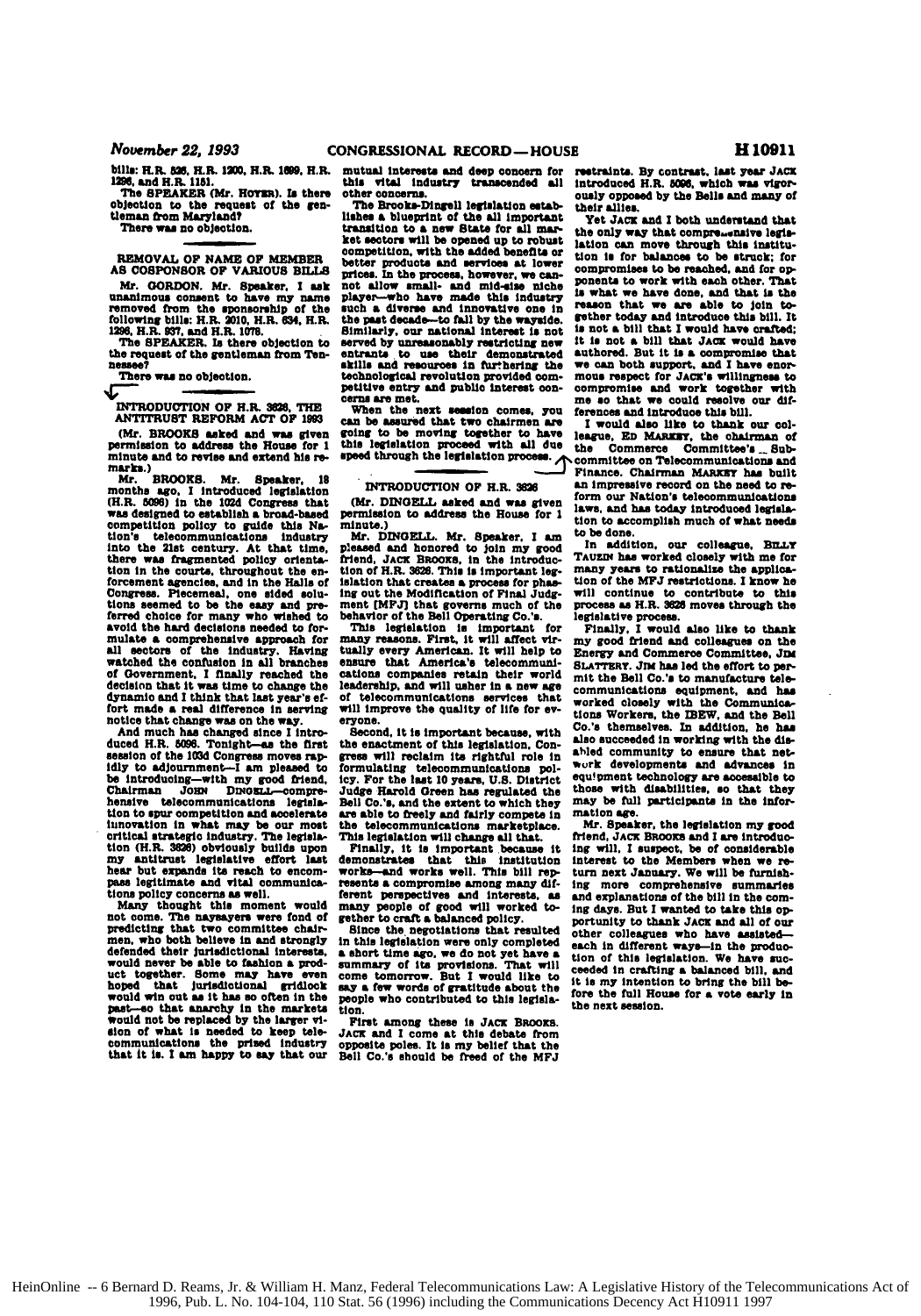HeinOnline -- 6 Bernard D. Reams, Jr. & William H. Manz, Federal Telecommunications Law: A Legislative History of the Telecommunications Act of 1996, Pub. L. No. 104-104, 110 Stat. 56 (1996) including the Communications Decency Act [lxxxvi] 1997

 $\sim 10^{11}$  km  $^{-1}$ 

 $\sim$   $\sim$ 

 $\mathcal{L}^{\mathcal{L}}$  and  $\mathcal{L}^{\mathcal{L}}$  are  $\mathcal{L}^{\mathcal{L}}$  . The set of  $\mathcal{L}^{\mathcal{L}}$ 

 $\sim 10^{-11}$ 

 $\sim$   $\sim$ 

 $\frac{1}{2}$  .

 $\sim$  .

 $\hat{A}$ 

 $\bar{z}$ 

 $\mathcal{L}_{\mathcal{A}}$ 

 $\sim 10^{-11}$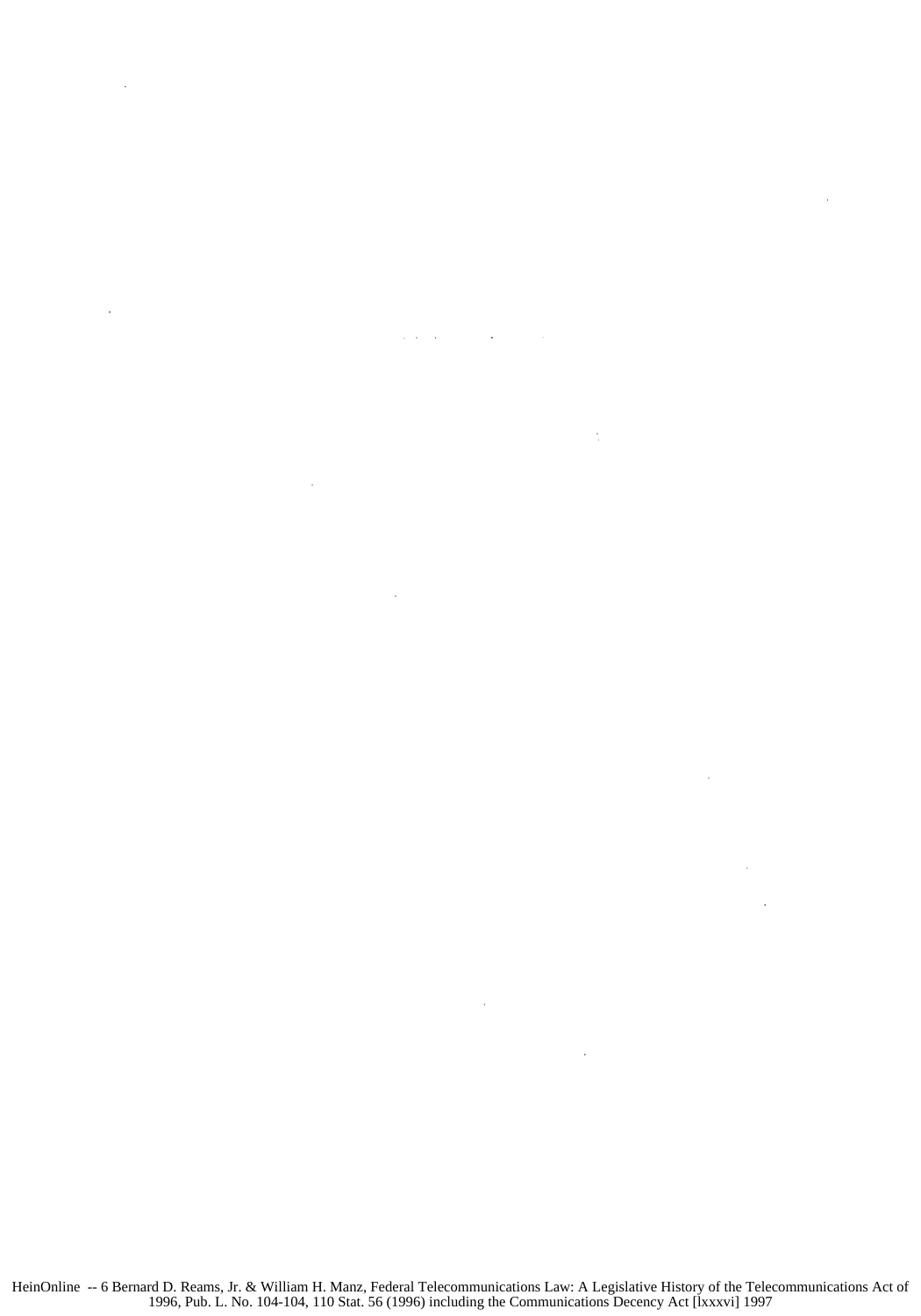Document No. 144